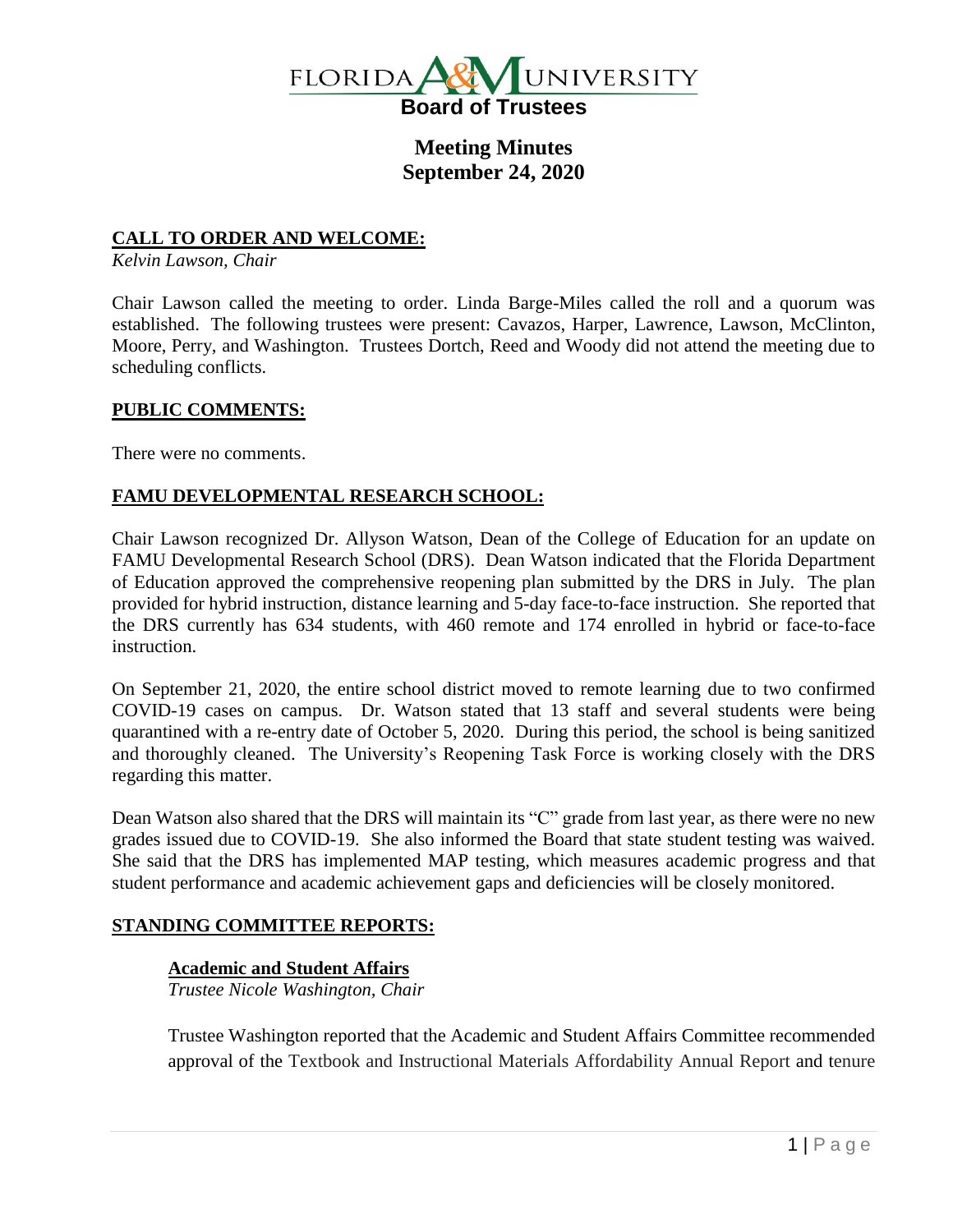

upon appointment for Dr. Shelley Johnson, Dean of the School of Nursing. She also shared that the Committee also heard updates about the FAMU Developmental Research School.

### **Special Committee on Athletics**

*Kelvin Lawson, Chair*

Chair Lawson reported that the Special Committee on Athletics met on September 17, 2020. The Committee recommended approval of the amendment to the contracts of VP/AD Gosha and Coach Willie Simmons. The amendments reflect a temporary 7% salary reduction due to Covid 19 financial implications.

Next, he reported that the committee recommended approval of a new apparel contract with adidas Inc. for the Athletics Department, with the condition that University's legal team review additional clauses within contract.

The Committee also heard updates regarding Peak Sports Media Group, Daktronics, Crown Castle and the \$10M Blueprint grant . VP/AD Gosha informed the Committee that Athletics closed the FY20 budget with a balanced budget and presented the year-to-date projections showing a balanced budget in FY21.

### **Special Committee on the College of Law**

*Trustee Belvin Perry, Chair*

Trustee Perry stated that Dean Keller met with the Committee and shared that the current enrollment is 475, with 35 full-time faculty. She indicated that there are several key indicators that correlate with bar passage, including the LSAT score, the undergraduate GPA, the size of the cohort and the first year GPA. Dean Keller stated that the College should consider improving the quality of incoming cohorts. The 2020 cohort GPA was 2.7.

Dean Keller discussed the diagnostics that students would be provided pre-matriculation and after completing the foundational curriculum. She also discussed the bar preparation that will begin at admission and continue until the graduate passes the bar examination.

Trustee Perry shared that Dean Keller plans to meet individually with faculty members to discuss their goals and that the College will provide faculty development opportunities regarding best practices.

The contract for College of Law's consultant, Barry Currier's is under final review and will run through May 2021. He will provide a comprehensive report and will have monthly one-on-one status meetings with Trustee Perry and Dean Keller.